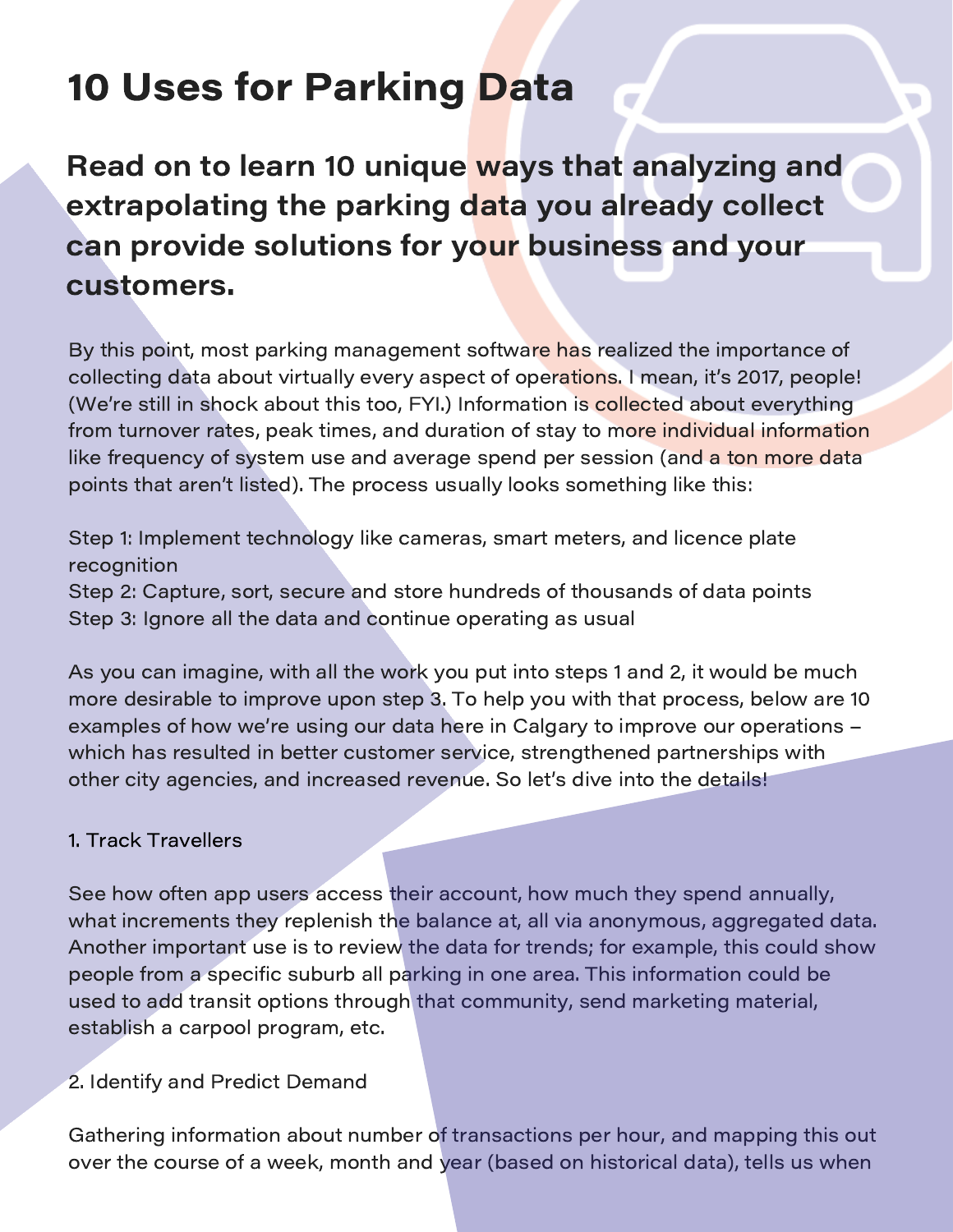to expect the most volume of traffic. This in turn lets us provide adequate staffing at peak use times, ensure maintenance has the lowest disruptive impact, and run promotions during slow periods.

## 3. Wayfinding

Incorporating locations of our parking lots into a map of the major city arteries and showing real-time traffic conditions allows our customers to avo<mark>id un</mark>expected delays – an invaluable offering which can be provided with or without login or restricted access. These wayfinding benefits impact the amount of fuel used to arrive at the parking spot, which leads to our next use of the data, reducing emissions.

## 4. Reduced Emissions

Using historical payment data, we track which zones are being used (and when), then map this over time. We use predictive analytics to extrapolate what the likelihood of finding a parking space in that zone is, based on the exact day and time you're looking. Below is a clip of what that looks like to a user (turns out there's lots of parking downtown Calgary at 8am on Monday mornings). This enables people to plan ahead and know where the best place to find a parking spot is, and drive directly to that block – rather than creating emissions driving in circles looking for an open spot in a crowded area.

#### 5. Demand Based Pricing

As with the above uses, building an annual calendar out by the hour with volume of transactions by time can help us to predict what zones or neighbourhoods will be busy on what day and time. We can then charge more when demand is high, and charge less when demand is low. A couple of examples of how this is implement in Calgary include free parking after 6pm on weekdays and on Sundays in the downtown core; and the recent addition of charging for parking between 7am-9am on weekdays in the downtown core.

## 6. Transportation Planning

Hoarding isn't cool, so we share the data and analysis with the City of Calgary Transportation Planning department. They use parking patterns and timing to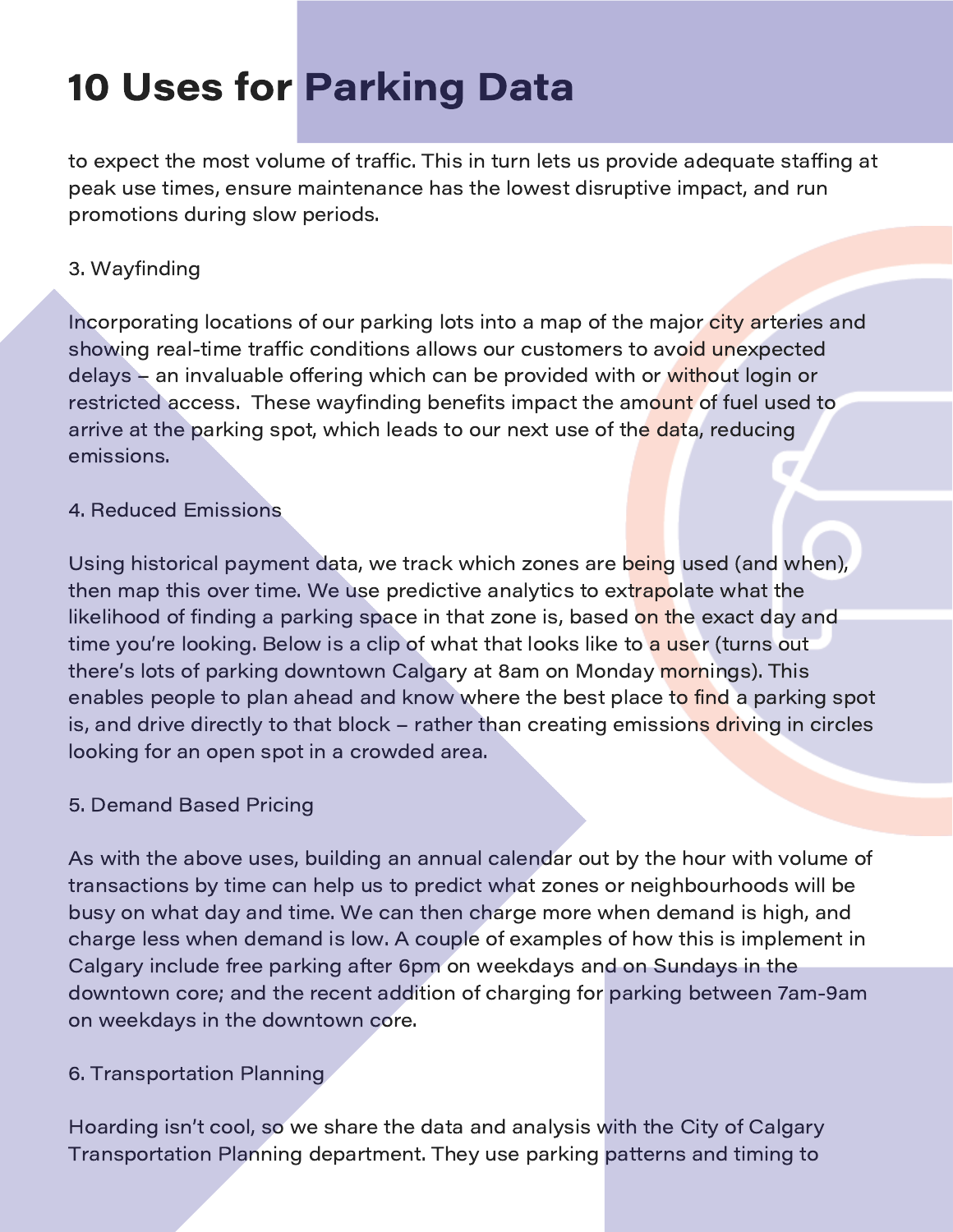enhance transportation offerings, with the goal of shifting our commuting modal split to 60% transit/walking/biking/other – and away from the dependence on solo driving into our downtown core. As mentioned under tracking travellers, it also allows them to enhance transit options where commuters need it the most (as evidenced by their parking habits).

### 7. Asset Maintenance

After reviewing the frequency of use of our parking facilities, we can come up with a timeline for scheduled maintenance. This means that for more well-used parkades, more frequent preventative checks can be performed, and for lots that have lower usage volumes, meter emptying and other tasks can be scheduled more sparingly. This results in a dual ended cost savings approach with both preventative maintenance scheduling as well as minimizing unnecessary use of resources.

### 8. Policy Design

Policies and bylaws go hand in hand in Calgary, and City Council supports demand based pricing by increasing and decreasing rates as warranted by the data we provide. Another policy based on parking data that we're using in Calgary and we've seen popping up in other cities is a cash in lieu program for developers. This type of policy allows residential and commercial developers to reduce previous parking stall construction requirements by paying the municipality a lump sum of cash (which is less than the cost of building the parking); the data on parking demand fuels the specific neighbourhoods where this policy can be applied.

#### **9. Improving Resource Utilization**

Let's take the example of a parkade where the primary source of parkers is monthly contract holders in a scramble format. By using the information collected about stall usage rates, it's possible to over-sell the lot without negatively impacting the monthly contract holders. This is done by taking the historically empty number of spaces during low usage times and offering that number (or slightly fewer) of stalls for daily or hourly parking at those exact times/days. This maximizes the amount of revenue obtained from the resource at any given moment.